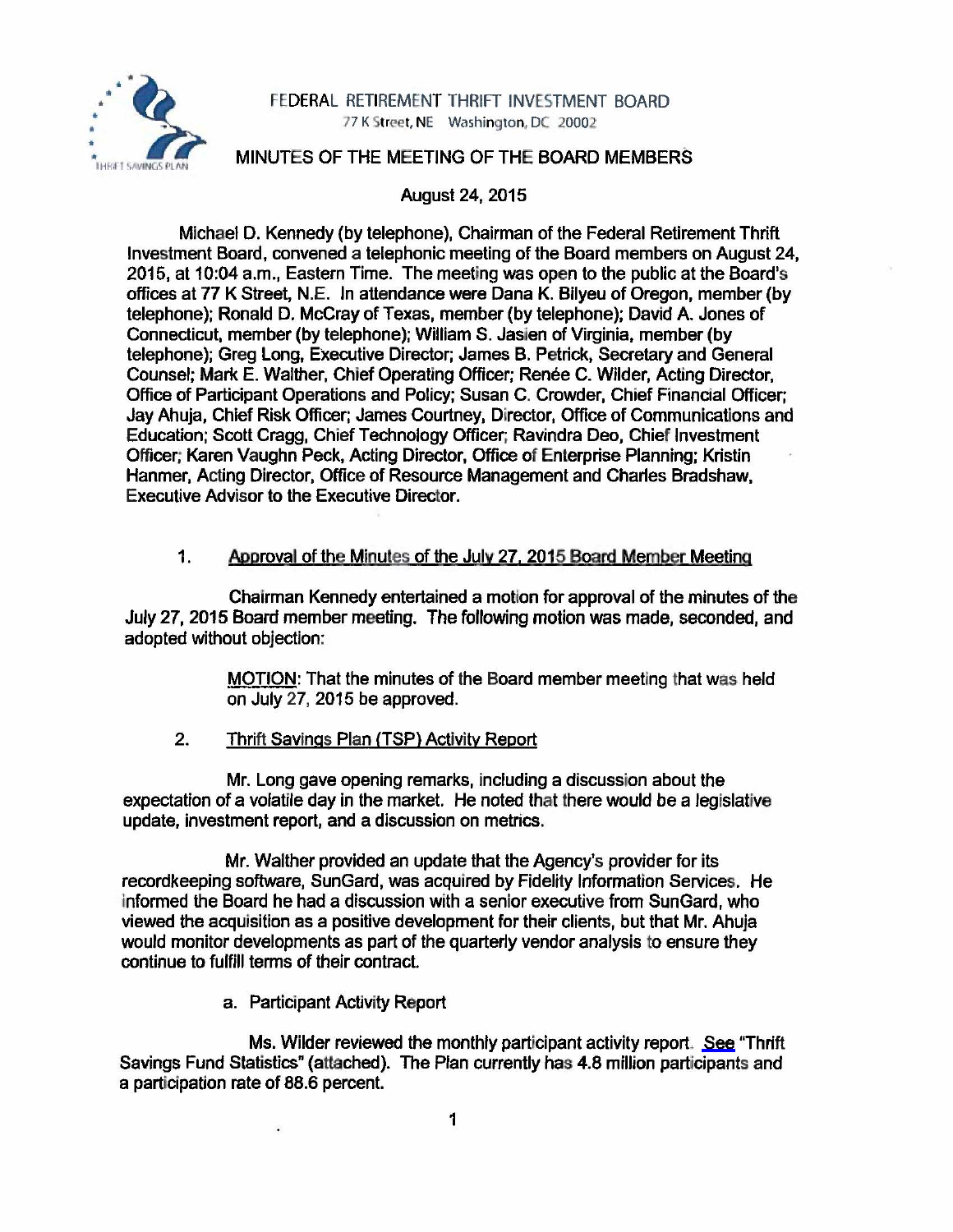The utilization of Roth contributions is higher for members of the Uniformed Services than for civilians. There has also been an increase in withdrawals which can likely be attributed to seasonal patterns.

b. Legislative Report

Mr. Long provided the legislative update. The House and Senate will return from their August recess on September 8th. They will have eight legislative days before September 30th, during which they will be focused on passing a continuing resolution to provide funding for the 2016 fiscal year.

Both chambers will continue work on the National Defense Authorization Act, which includes language to automatically enroll Uniformed Service members in the Plan with a government contribution. The House version begins this contribution in late 2017 and the Senate version begins it in early 2018.

c. Investment Policy Report

Mr. Deo reviewed the monthly investment performance report. [See](http://www.frtib.gov/pdf/minutes/MM-2015Aug-Att2.pdf)  "July 2015 Performance Review- G, F, C, S, I, and L Funds" (attached). There was no significant tracking error for the month of July. For the year to date, the I Fund has a tracking error of just over 1 percent due to the reversal of the fair value pricing last December 31st. The F and S Funds have about a 22 basis point tracking error, due to sampling and securities lending.

For the month of July, the F Fund return was driven by a 15 basis point fall in rates, primarily due to fears of a slowdown in China. The C Fund did well, primarily because the United States economy continued to show evidence of strengthening. The S Fund fell, due to the fall in oil prices. For the month of August to date, the C and S Funds are down about 6 percent. Participants in the L Fund now exceed 1 million.

- 3. Quarterly Reports
	- a. Quarterly Management and Performance Metric Report

Ms. Toni Bush Neal, Management and Performance Division Chief, provided the quarterly metric report. The 2nd quarter Plan participation rate was at 88.51 percent. For the end of the 2014 Fiscal Year, 74.37 percent of participants deferred 5 percent or more of income, a slight decrease from the previous year. Mr. Long noted that the Agency intends to study the effect of automatic enrollment on the deferral rate of the participants. The one-year FERS post-separation retention rate decreased from the previous quarter. The Uniformed Service member average participation rate and average asset allocation have increased from last quarter.